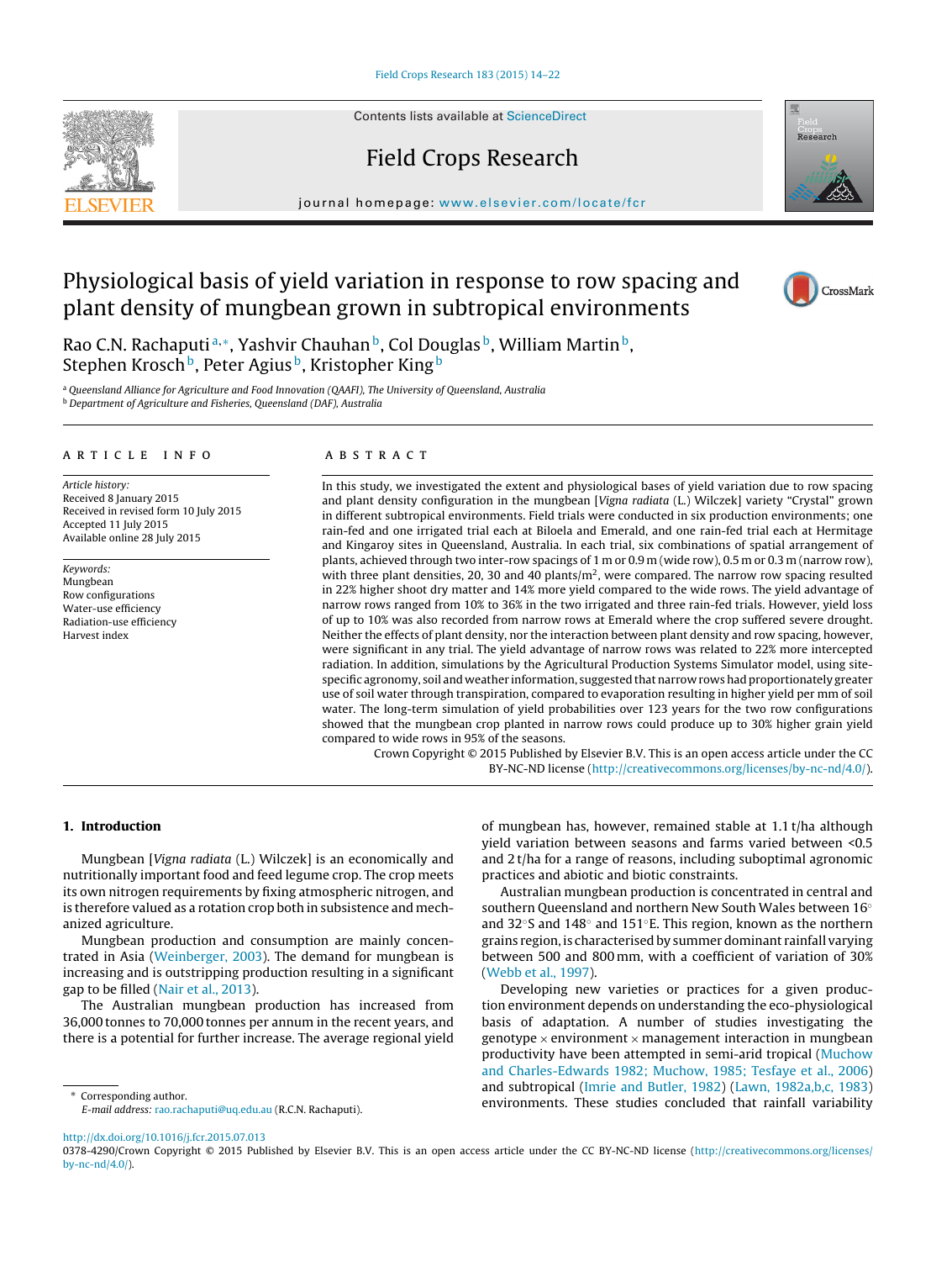was a major yield limiting factor for mungbean, and equidistant planting resulted in higher productivity compared to row planting with the yield advantage from equidistant planting being greater in favourable rainfall environments. However, the conventional row spacing and plant density practices for commercial mungbean varieties grown in Queensland range between 0.30 and 1 m with 20–30 plants/ $m^2$ , mainly to suit mechanized cultivation of row crops in the cropping systems.

Yield improvement through optimising row spacing and seeding rates for a given environment has been demonstrated in various legume crops including mungbean [\(Lawn,](#page-8-0) [1983\),](#page-8-0) soybean [\(Board](#page-8-0) et [al.,](#page-8-0) [1992;](#page-8-0) [Borad](#page-8-0) [and](#page-8-0) [Harville,](#page-8-0) [1996;](#page-8-0) [Cox](#page-8-0) [and](#page-8-0) [Cherney,](#page-8-0) [2011\),](#page-8-0) and cowpea [\(Ismail](#page-8-0) [and](#page-8-0) [Hall,](#page-8-0) [2000\),](#page-8-0) as well as maize [\(Bullock](#page-8-0) et [al.,](#page-8-0) [1988;](#page-8-0) [Andrade](#page-8-0) et [al.,](#page-8-0) [2002\).](#page-8-0) Narrow row spacing resulted in increased intercepted radiation in grain legumes ([Lawn,](#page-8-0) [1983\)](#page-8-0) and in maize [\(Andrade](#page-7-0) et [al.,](#page-7-0) [2002\);](#page-7-0) increased water use efficiency ([Barbieri](#page-8-0) et [al.,](#page-8-0) [2012\);](#page-8-0) reduced competition from weeds [\(Knezevic](#page-8-0) et [al.,](#page-8-0) [2009;](#page-8-0) [Fahade](#page-8-0)t [al.,](#page-8-0) [2014\);](#page-8-0) andimproved whole farmprofitabil-ity [\(De](#page-8-0) [Bruin](#page-8-0) [and](#page-8-0) [Palle,](#page-8-0) [2008\).](#page-8-0) However, the response to narrow row spacing varied depending on the evaporative demand and the soil nutrient status of production environments ([Barbieri](#page-8-0) et [al.,](#page-8-0) [2000,](#page-8-0) [2012\).](#page-8-0)

There is little information on the effects of the spatial arrangement of plants on the performance of the new commercial mungbean variety Crystal, which is predominantly grown in the sub-tropical environment of north-eastern Australia. Since the adoption of Crystal has increased substantially in recent years, its suboptimal agronomy could affect individual farmer profitability, and also national production targets.

Since water use and radiation intercepted by plants underpin the carbon gain through photosynthesis, and consequently productivity, the effects of the spatial arrangement of plants can be analysed in terms of soil water uptake, radiation capture, efficiency with which these resources are converted into dry matter, and grain yield ([Passioura,](#page-8-0) [1977\).](#page-8-0) However, measurement of traits linked with the resource-use efficiency in field trials is laborious and expensive, particularly in multi-location trials. Integrating site and crop-specific data with validated crop growth models should assist in overcoming some of these limitations.

Earlier studies have shown that the Agricultural Production Systems sIMulator (APSIM) can accurately simulate soil water balance parameters in dryland environments [\(Verburg](#page-8-0) [and](#page-8-0) [Bond,](#page-8-0) [2003\),](#page-8-0) potential evaporation ([Jayeoba](#page-8-0) et [al.,](#page-8-0) [2006\),](#page-8-0) complex physiological traits ([Hammer](#page-8-0) et [al.,](#page-8-0) [2010\)](#page-8-0) and the water supply and demand ratio of dryland crops ([Lobell](#page-8-0) et [al.,](#page-8-0) [2013\).](#page-8-0) The APSIM mungbean crop model has been recently validated and applied to simulate yield and dry matter production of mungbean in diverse production environments [\(Chauhan](#page-8-0) [and](#page-8-0) [Rachaputi,](#page-8-0) [2014\).](#page-8-0)

This paper investigates the effects of row spacing and plant density on the productivity enhancement of Crystal, in both waterlimited and irrigated conditions. The paper also attempts to use the validated APSIM model configured to site-specific agronomy, soil and climate data, to provide some insights into the physiological bases of differences in yield and dry matter observed in response to row spacing across different environments.

#### **2. Materials and methods**

Field experiments were conducted between 2009 and 2010 at the Department of Agriculture and Fisheries (DAF) research facilities located at Emerald (ERS; 23.3◦S, 148.1◦E), Biloela (BRS; 24.4◦S, 150.5◦E), Kingaroy (KRS; 26.5◦S, 151.9◦E) and Hermitage (HRS; 28.2◦S, 152.1◦E) in Queensland, Australia. These locations represented typical mungbean production environments in cereal–legume based cropping systems. The experimental details including soil properties, sowing and harvesting dates, and in-crop rainfall for each test site are presented in [Table](#page-2-0) 1.

Pure seed of Crystal, obtained from the Australian mungbean breeding program, was used at all test sites. The six spatial arrangements tested included factorial combinations of two inter-row spacing and three plant density treatments. The two inter-row spacing treatments were 1 m (at ERS, BRS and HRS) and 0.9 m (at KRS), termed as 'wide row' spacing and 0.5 m (at ERS, BRS and HRS) and 0.3 m (at KRS), termed as 'narrow row' spacing. The three plant densities, 20, 30 and 40 plants  $/m<sup>2</sup>$ , were used at all sites. The inter-row spacing of 1 m at ERS, BRS and HRS and 0.9 m at KRS, represented the conventional practice followed for row crops, including mungbean in the respective locations. The three plant densities, 20, 30 and 40 plants/ $m<sup>2</sup>$ , cover the range of seed rate used by farmers.

At each site, rain-fed and irrigated trials were established in the same block with a 12 m buffer crop between the trials. This set up enabled crops to share similar soil and weather conditions excluding the supplementary irrigations given to the irrigated trials. Each trial was laid out in a randomised block design with the six spatial configuration treatments allocated randomly to plots in each of the three replications. Each plot consisted of three 12 m long, and 1.8 m (at KRS) or 2 m (at other sites) wide seed beds. The crop data were collected from the middle bed, with the outer two beds acting as guard plots. Prior to sowing, seeds were pre-treated with a peat slurry of Bradyrhizobium spp. inoculant (group I) specific to mungbean, and a starter dose of zinc, at the rate of 30 kg/ha was applied as part of a standard practice. The three plant densities were achieved by initially sowing excess seeds for each density using a planter and thinning the extra plants 2–3 weeks later. In all trials except at ERS, the soil profile at sowing was fully charged from the preceding rainfall. At ERS, a pre-sowing irrigation of about 25 mm was applied to enable sowing. Adequate rainfall at KRS and HRS did not warrant any irrigation, but the irrigated trials at BRS and ERS sites received supplementary irrigation mostly during the reproductive phase ([Table](#page-2-0) 1). As irrigated trials could not be established at KRS and HRS sites, data from rain-fed trials was used for analysis. Appropriate plant protection practices were implemented to protect the trials from pests and diseases. At KRS, some powdery mildew incidence was unavoidable due to cooler temperatures and rainfall towards the end of the season.

#### 2.1 Measured variables

#### 2.1.1. Fractional intercepted radiation

The solar radiation intercepted by the canopy was recorded at KRS, HRS and BRS sites. The measurements were made on clear days between 11:30 and 13:30 h at 59, 79 and 104 days after sowing (DAS) at KRS, 64 DAS at HRS, and 51 DAS at BRS using a Ceptometer (AccuPAR model LP-80, Decagon Devices, USA). Solar radiation above and below the canopy at the ground level was simultaneously recorded at three random spots in each plot. The fractional intercepted radiation  $(f)$  on a given day was calculated as the ratio of the radiation measured below the canopy at the ground level to the incident radiation measured above the canopy.

#### 2.1.2. Shoot biomass

The crops reached the peak biomass stage (end of the seed filling phase and before the start of leaf senescence) on different dates at the test sites, depending on the date of sowing and seasonal weather conditions. The peak biomass sampling in irrigated and rain-fed trials was done on 6 April 2010, 58 days after sowing (DAS) at Biloela, 7April 2010 (70 DAS) at Kingaroy, 20April 2009,(60 DAS) at Emerald, and 19 March 2010, (108 DAS) at Hermitage. Plants were hand-harvested at the ground level from a  $2 m<sup>2</sup>$  area from each plot, and plant count recorded. The harvested plants were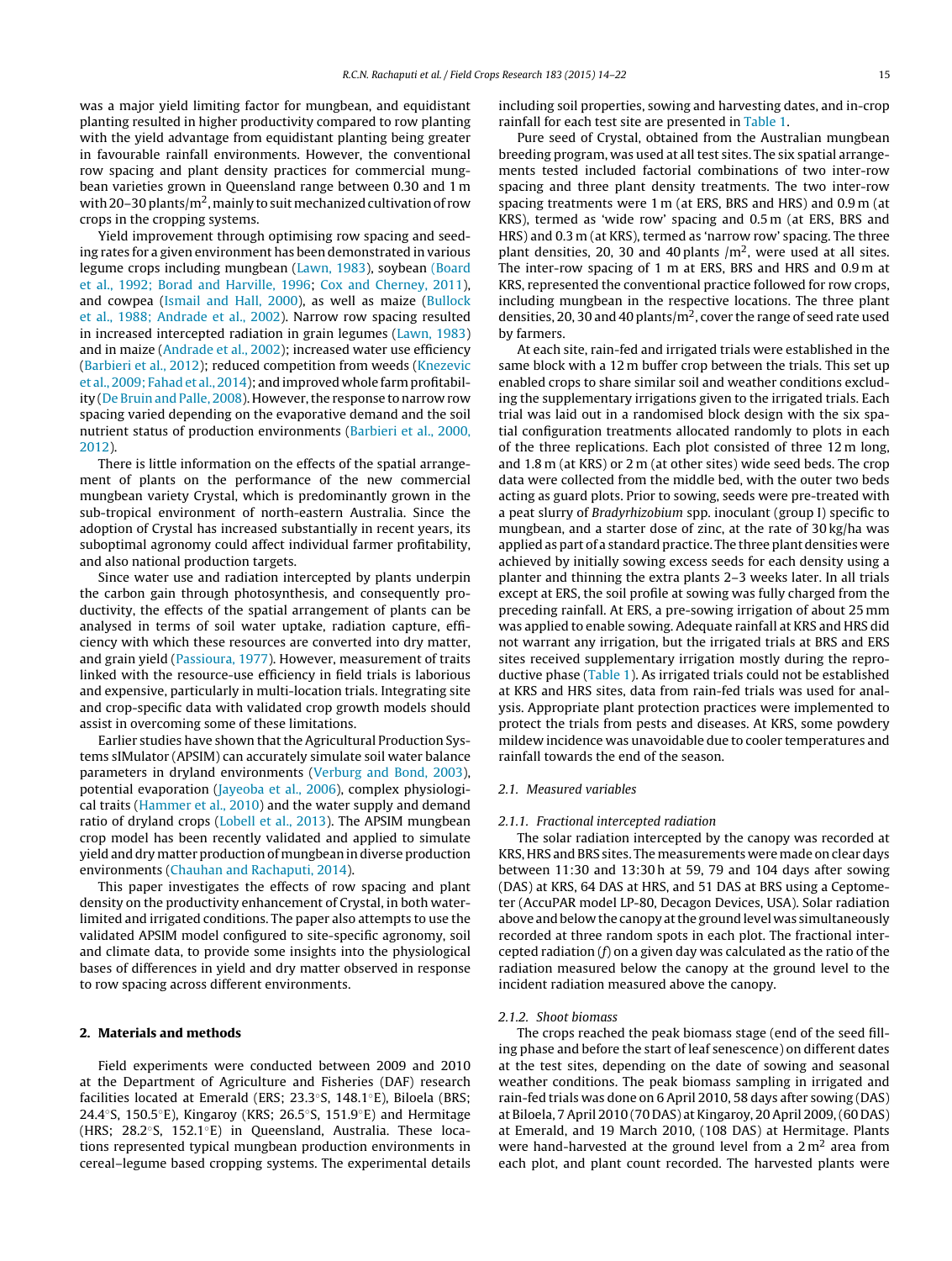## <span id="page-2-0"></span>**Table 1**

Soil type, plant-available water holding capacity (PAWC) of the soil, sowing and harvest dates, in-crop rain, evapo-transpiration and irrigation details of the mungbean trials conducted at Biloela (BRS), Emerald (ERS), Kingaroy (KRS) and Hermitage (HRS) sites during the 2009–10 growing seasons.

|                    | Soil<br>type             | <b>PAWC</b><br>(mm) | Sowing<br>date | Harvest<br>date | In-crop<br>rain<br>(mm) | Evapo-<br>transpiration<br>(mm) | Irrigation<br>date (amount)<br>(mm) |
|--------------------|--------------------------|---------------------|----------------|-----------------|-------------------------|---------------------------------|-------------------------------------|
| Biloela<br>(BRS)   | <b>Black</b><br>Vertosol | 145                 | 08/02/10       | 28/04/10        | 340                     | 202                             | 19/3/10(50)                         |
| Emerald<br>(ERS)   | <b>Black</b><br>Vertosol | 145                 | 20/02/09       | 18/05/09        | 92                      | 159                             | 2/4/09(100)                         |
| Hermitage<br>(HRS) | Brown<br>Vertosol        | 162                 | 23/12/09       | 23/04/10        | 379                     | 258                             | Nil                                 |
| Kingaroy<br>(KRS)  | Red<br>Ferrosol          | 119                 | 19/01/10       | 26/05/10        | 321                     | 201                             | Nil                                 |

dried in a fan-forced oven at 80 ◦C for 48 h before recording shoot (leaves + stems + pods) dry weight.

#### 2.1.3. Grain yield

The trials were harvested when 90% of plants had around 80% mature pods as indicated by the dark colour pod wall. Plants from another  $2 m<sup>2</sup>$  ground area were hand-harvested from each plot to determine harvestable yield. The plants were counted, airdried in a ventilated glass house, and the grain was harvested using a mechanical thresher. The remaining plot area was measured, and plants were desiccated in the field by applying a foliar spray of Glyphosate® at 2 L/ha before machine-harvesting. The grain samples collected from the harvester were cleaned to remove any extraneous matter and dried to 10% moisture content before weighing. As there was only a minimal difference between the hand-harvested and the machine-harvested yield, the data from machine-harvested yield was used for analysis since it was derived from a larger plot area.

#### 2.2. APSIM crop model-simulated variables

The APSIM model ([Robertson](#page-8-0) et [al.,](#page-8-0) [2002\)](#page-8-0) with a modified extinction coefficient parameter [\(Chauhan](#page-8-0) [and](#page-8-0) [Rachaputi,](#page-8-0) [2014\)](#page-8-0) was used to simulate a number of crop growth variables including fractional intercepted radiation  $(f)$  and simulated evapotranspiration (ETa) on a daily basis.

The APSIM user interface (Version 7.4) was configured to the site-specific soil properties including nitrogen, genetic parameters associated with Crystal, crop management (date of sowing, row spacing, plant density, irrigation dates and amounts for irrigated trials). The information on soil properties for the trial sites was obtained from the APSIM soil database ([www.apsim.info](http://www.apsim.info)) and the daily weather parameters (maximum and minimum temperature, solar radiation, and rain) were collected from automatic weather stations installed on the trial sites.

## 2.2.1. Radiation interception and radiation-use efficiency

The cumulative intercepted radiation from emergence to crop desiccation was computed as described below:

$$
Sum(IR) = \sum_{T1}^{Tn} (InR \times f)
$$
 (1)

where Sum (IR) was the cumulative intercepted radiation  $(MJ/m<sup>2</sup>)$ from the day of emergence  $(T1)$  to crop desiccation date  $(Tn)$ , In R was the incident radiation on a given day, and  $f$  was the fractional intercepted radiation simulated by the APSIM model on a daily basis from T1 to Tn.

The radiation-use efficiency (RUE) was calculated as below:

$$
RUE(g/MJ) = \frac{DM}{Sum(IR)}
$$
 (2)

where Sum (IR) was the cumulative intercepted radiation over the crop growing period (calculated as per Eq.  $(1)$ ), and DM was the shoot (stems + leaves + pods) dry matter/ $m<sup>2</sup>$  at the peak biomass stage.

### 2.2.2. Evapotranspiration, transpiration, soil evaporation

For each of the six production environments, the cumulative water loss due to transpiration  $(T)$  and soil evaporation (Es) was simulated for narrow and wide row spacing treatments using the APSIM model [\(Keating](#page-8-0) et [al.,](#page-8-0) [2003\).](#page-8-0) Loss of water through drainage was considered negligible. The actual evapotranspiration (ETa) value was simulated by adding  $T$  and Es. However, these values were un-replicated.

The ETa-use efficiency for yield (ETa\_y) was calculated as the ratio of the mean yield (Y) to the simulated cumulative ETa from the emergence to desiccation date as described below.

$$
ETa.y\left(kg/mm/ha\right) = \frac{Y}{ETA}
$$
 (3)

## 2.2.3. Growing degree days (GDD)

GDD was calculated on a daily basis by APSIM using the base temperature of 7.5 °C for mungbean ([Ellis](#page-8-0) et [al.,](#page-8-0) [1994;](#page-8-0) [Robertson](#page-8-0) et [al.,](#page-8-0) [2002\).](#page-8-0)

#### 2.2.4. Long-term APSIM simulations

To assess the value of narrow row spacing as a means of improving average mungbean yield on a long-term basis, yield probability scenarios were developed for the test sites, using the APSIM model configured with the site-specific soil properties and historical climate data for the last 123 years. For each site, yield was simulated for the crop planted in the month of January in narrow and wide row spacing, and at two starting soil moistures. Planting in January represented the normal sowing window for mungbean in the regions where the test sites were located. For consistency, the sowing density of 30 plants/ $m<sup>2</sup>$  was used at all the sites, and row spacing was set to 1 m (wide row) or 0.5 m (narrow row) at BRS, ERS and HRS, and 0.9 m (wide row) or 0.30 m (narrow row) at KRS. In simulating the time of sowing, any day between 1st and 31st January was considered, with the sowing rules set to start the simulation when there was at least a total of 30 mm of rain over a 3-day period. When assessing the effects of starting moisture, it was set at 50% and 100% of the plant-available water holding capacity (PAWC) in 120 cm soil profile for each site. These starting water levels were reset at sowing in each season.

## 2.3. Statistical analysis

Analysis of variance (ANOVA) was conducted for the crop growth parameters using a blocking structure of (Env/Rep), where Env was the production environment, including one rain-fed and one irrigated trial at each of the BRS and ERS sites, and one rain-fed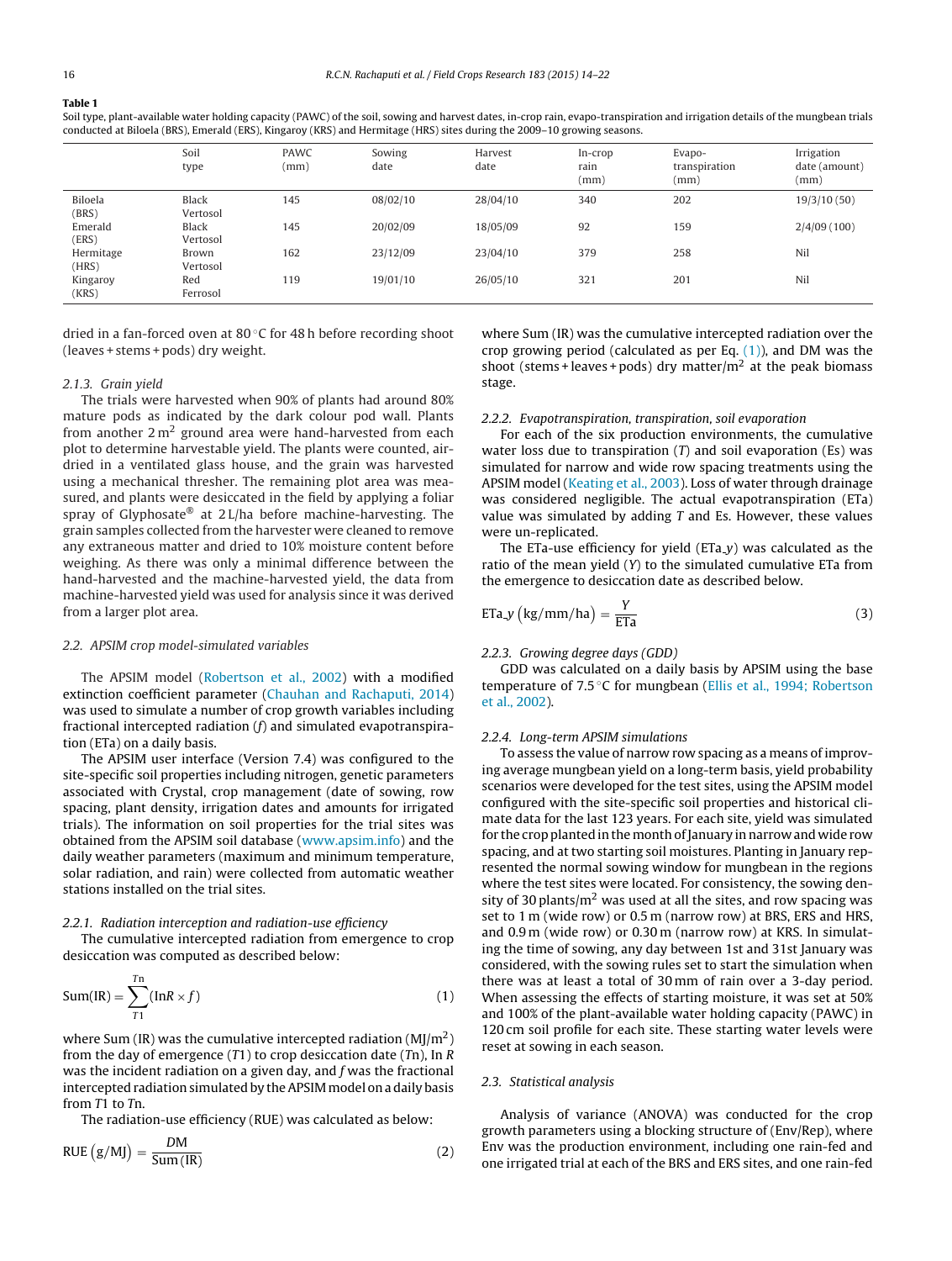

**Fig. 1.** Daily weather; ----- max temp (◦C), — min temp (◦C), (—) radiation (MJ/m<sup>2</sup>), and rainfall events (mm) as vertical bars, during the crop growing period at the Biloela (BRS), Emerald (ERS), Kingaroy (KRS) and Hermitage (HRS) test sites. Dates of sowing and harvest of the trials are indicated in the figures.

trial at each of the HRS and KRS sites, and Rep was the replication. Thus, there were six production environments to allow comparison of treatment means.

As the ETa, T, Es, ETa<sub>-Y</sub> and RUE outputs simulated by the APSIM model for each treatment were un-replicated, the analysis of variance for these simulated parameters was conducted treating the six production environments as replications. GENSTAT (16.0 edition; <http://www.genstat.co.uk>) was used for the analysis. The relationships between the measured and APSIM-simulated intercepted radiation, shoot dry matter, and yield variables were analysed using a linear regression approach.

## **3. Results**

## 3.1. Weather

The rainfall distribution varied considerably across the test sites. The HRS, KRS and BRS sites either received adequate rainfall, or experienced only short and mild dry spells during the season (Fig. 1). The ERS site experienced prolonged dry spells during the vegetative and reproductive phases. While maximum and minimum ambient air temperatures at ERS and BRS were around 30 and 20 ℃ respectively through the season, the KRS and HRS sites experienced a steady decline in temperature from 50 days after sowing.

#### 3.2. Shoot dry matter, grain yield and harvest index

The Env effect on shoot dry matter and grain yield was significant ( $P < 0.001$ ) [\(Table](#page-4-0) 2). The row spacing effects, and the interaction between Env and row spacing were significant for shoot dry matter and yield ( $P < 0.001$ ). However, the plant density effects were not significant ([Table](#page-4-0) 2), although there was a trend for 30 plants/ $m^2$  to be optimum. As the effects of plant density or the interactions of plant density with row spacing or Env were not significant, only the main effects of row spacing at 30 plants/ $m<sup>2</sup>$  are presented in this paper.

In the rain-fed trials, the narrow rows on average produced 22% and 14% higher shoot dry matter and grain yield than wide rows respectively ([Table](#page-4-0) 3). However, the narrow rows resulted in 10% lower yield in the rain-fed trial at ERS. Under irrigated conditions at the BRS and ERS sites, the yield advantage from narrow rows ranged from 13 to 27%. The harvest index was, however, stable (0.34  $\pm$  0.01) across sites and treatments.

## 3.3. Fractional intercepted radiation

The fractional intercepted radiation (f) measured during the reproductive phase of the crop at the BRS, HRS and KRS sites is presented in [Fig.](#page-4-0) 2. As the effects of irrigation and plant density on f were not significant, the data from irrigated and rain-fed trials at BRS was pooled for each row spacing treatment. It was clear that at all three sites, f was consistently higher in narrow rows suggesting greater interception of radiation by narrow rows.

## 3.4. Cumulative intercepted radiation and radiation use efficiency

The APSIM simulated f accounted for 83% of the variation in the observed  $f$  across sites and treatments [\(Fig.](#page-4-0) 3), suggesting that the model, in conjunction with the site-specific daily solar radiation data, could be used to simulate intercepted radiation for each row spacing on daily basis.

Plotting simulated changes in f during crop growth against thermal time (GDD) allowed comparison of the rate of canopy development of Crystal between sites and treatments without confounding effects from the site-specific ambient temperature, which could influence the rate of canopy development. The APSIM simulations showed that  $f$  was consistently higher in narrow rows throughout the crop growth at all sites [\(Fig.](#page-5-0) 4). Irrigation had little effect on  $f$  at BRS, whereas at ERS, irrigation resulted in an increase in f up to 0.8 in narrow rows (data not presented). At ERS, the rate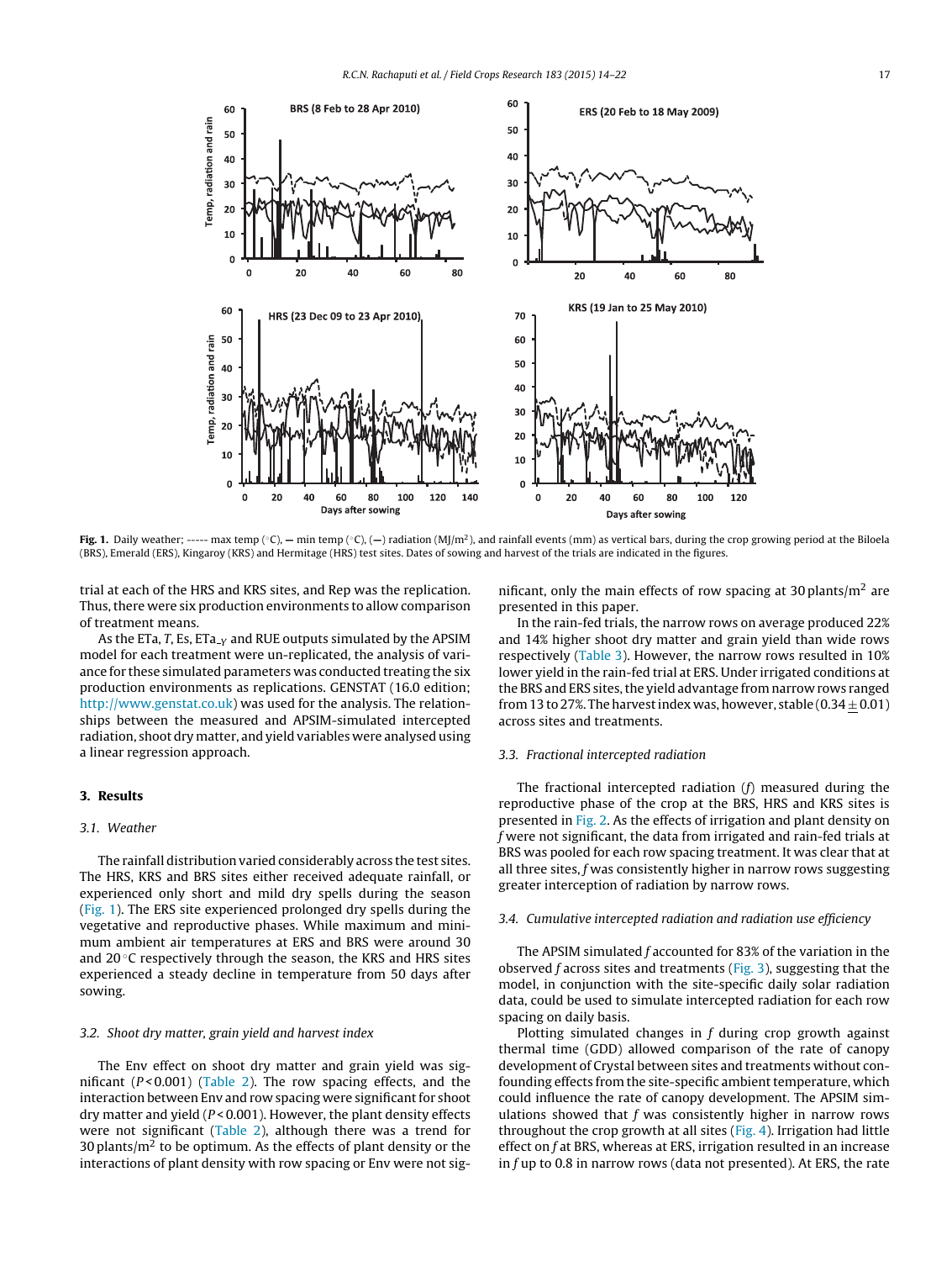#### <span id="page-4-0"></span>**Table 2**

Accumulated analysis of variance (ANOVA) for shoot dry matter (DM), grain yield (Y) and harvest index (HI) of Crystal grown in two row spacing configurations, three plant densities under rain-fed and irrigated environments (ENV) at Emerald, Biloela, and favourable rainfall environments at Kingaroy and Hermitage sites. In the ANOVA table, d.f is the degrees of freedom, ns = non-significant, \*\* and \* indicate significance at 99% and 95% probabilities, respectively.

| Source of variation                             | d.f. | <b>DM</b> | $\mathbf{v}$ | HI |
|-------------------------------------------------|------|-----------|--------------|----|
| Env                                             |      | $***$     | $***$        | ns |
| Residual                                        | 12   |           | 12           |    |
| $Env \times Rep \times * Units* stratum$        |      |           |              |    |
| Plant density                                   |      | ns        | ns           | ns |
| Row spacing                                     |      | $***$     | $* *$        | ns |
| $Env \times plant$ density                      | 10   | ns        | ns           | ns |
| $Env \times row spacing$                        |      | $***$     | $* *$        | ns |
| Plant density $\times$ row spacing              |      | ns        | ns           | ns |
| $Env \times plant$ density $\times$ row spacing | 10   | ns        | ns           |    |
| Residual                                        | 60   |           |              |    |
| Total                                           | 107  |           |              |    |

#### **Table 3**

Grain yield and shoot dry matter of Crystal grown under narrow and wide row spacing configurations under irrigated (IRR) and rainfed (RF) environments at Biloela (BRS) and Emerald (ERS), and favourable rainfall environments at Hermitage (HRS) and Kingaroy (KRS). In the table \*\* indicate significance at 99% probability.

|                   | Grain yield (kg/ha) |           |                           | Shoot dry matter (kg/ha) |           |                           |
|-------------------|---------------------|-----------|---------------------------|--------------------------|-----------|---------------------------|
| Environment       | Narrow rows         | Wide rows | Change over wide rows (%) | Narrow rows              | Wide rows | Change over wide rows (%) |
| <b>BRS_RF</b>     | 1758                | 1293      | 36                        | 4919                     | 3662      | 34.3                      |
| <b>BRS_IRR</b>    | 1744                | 1372      | 27.1                      | 5019                     | 3949      | 27.1                      |
| ERS_RF            | 728                 | 809       | $-10$                     | 2675                     | 2683      | $-0.3$                    |
| ERS_Irr           | 1022                | 906       | 12.8                      | 2908                     | 2435      | 19.4                      |
| <b>HRS_RF</b>     | 2125                | 1931      | 10                        | 6688                     | 5000      | 33.8                      |
| <b>KRS_RF</b>     | 1911                | 1581      | 20.9                      | 5940                     | 4927      | 20.6                      |
| Significance      |                     |           |                           |                          |           |                           |
| Env               | $***$               |           |                           | $* *$                    |           |                           |
| Row spacing       | $**$                |           |                           | $* *$                    |           |                           |
| Env x row spacing | $**$                |           |                           | $* *$                    |           |                           |



**Fig. 2.** Fractional intercepted radiation (f) measured in wide (W) narrow (N) row spacing treatments on 51 days after sowing (DAS) at Biloela (BRS), 64 DAS at Hermitage (HRS), and 59, 79 and 104 DAS at Kingaroy (KRS) sites. The data of irrigated and rain-fed treatments were pooled at BRS for each row spacing. The size of the box accounts for 60% of the variation in the f values measured in each treatment. The mean (diamond) and median (cross line in the box) values are indicated within the box. Whiskers represent maximum and minimum values of the data set.

of canopy development was comparable to other sites until 600 ◦C GDD, but severe drought affected further development of canopy, resulting in f reaching to a maximum of only 0.6 in narrow rows, and 0.5 in wide rows, with no further change until  $900\textdegree$ C GDD [\(Fig.](#page-5-0) 4b). A rapid decline of f followed due to drought induced leaf senescence at ERS.

At BRS ([Fig.](#page-5-0) 4a), HRS ([Fig.](#page-5-0) 4c), and KRS ([Fig.](#page-5-0) 4d), f reached  $>0.9$  in narrow rows compared to <0.7 in wide rows by 900 $\degree$ C GDD which corresponds to the active seed filling phase. However,



**Fig. 3.** Relationship between simulated and observed fractional intercepted radiation in irrigated (IRR) and rainfed (RF) trials at Biloela (BRS), and rain-fed trials at Hermitage (HRS), and Kingaroy (KRS) test sites. In the figure solid line is the fitted linear regression between the simulated and observed fractional intercepted radiation. For the regression the value in the paranthesis is the standard error of the associated coeffient and  $R^2$  is the proportion of variation accounted for, and  $**$ indicate significance at 99% probability.  $y = 1.17 (0.08)x - 0.124$ ,  $R^2 = 0.83**$ .

canopy development was initially slow at BRS, with f reaching a maximum of 0.7 in wide rows by  $900\degree$ C GDD ([Fig.](#page-5-0) 4a). A gradual reduction in the simulated  $f$  after 900 $\degree$ C GDD at all sites was associated with leaf senescence in both row spacing treatments.

The mean simulated cumulative intercepted radiation across the eight trials was significantly higher (by 22%) in narrow rows com-pared to wide rows [\(Table](#page-5-0) 4). The simulated cumulative intercepted radiation accounted for 80% of the variation in total dry matter, and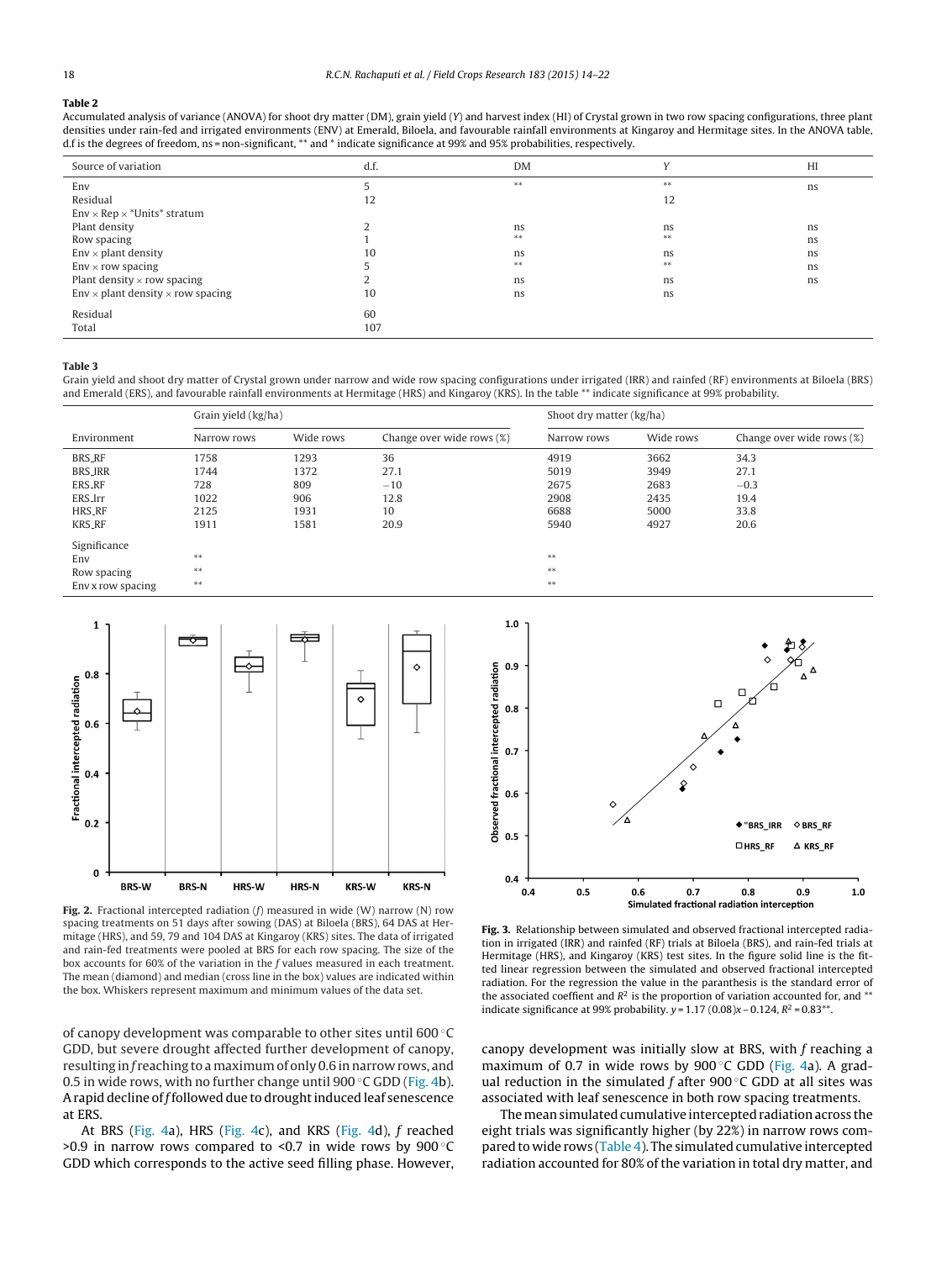<span id="page-5-0"></span>

Fig. 4. APSIM-simulated fractional intercepted radiation (f) from sowing to maturity (expressed in thermal time) of Crystal grown under rain-fed conditions in narrow (**—**) and wide row (-----) spacing treatments at (a) Biloela (BRS), (b) Emerald (ERS), (c) Hermitage (HRS) and (d) Kingaroy (KRS) sites. The arrows pointing to x-axis indicate the thermal time to 50% flowering.

#### **Table 4**

The environmental mean values of simulated evapo-transpiration (ETa), proportions of simulated transpiration  $(T)$  and soil evaporation (Es) in ETa, ETa-use efficiency for yield (ETa<sub>-</sub>y), cumulative intercepted radiation (IR), and radiation use efficiency (RUE) of Crystal grown in narrow and wide row spacing during the 2009–10 season at the six production environments, Biloela (BRS, irrigated and rain-fed), Emerald (ERS, irrigated and rain-fed), Hermitage (HRS, rain-fed) and Kingaroy (KRS, rain-fed). The analysis of variance was conducted using the six production environments as replications. In the table, ns and \*\* indicate non-significant and significance at 99% probability respectively.

|                    | Environmental means |           |              |  |  |
|--------------------|---------------------|-----------|--------------|--|--|
| Parameter          | Narrow Rows         | Wide Rows | Significance |  |  |
| Mean ETa (mm)      | 216                 | 205       | **           |  |  |
| $T/ETa$ (%)        | 56                  | 51        | $* *$        |  |  |
| Es/ETA(%)          | 44                  | 49        | **           |  |  |
| $ETa_y (kg/mm/ha)$ | 7                   | 6.3       | **           |  |  |
| IR(MI)             | 735                 | 603       | **           |  |  |
| RUE(g/MI)          | 0.6                 | 0.6       | ns           |  |  |

72% of grain yield measured in the six production environments, resulting in an overall radiation use efficiency of 0.76 g/MJ for dry matter, and 0.26 g/MJ for grain yield (Fig. 5).

## 3.5. Long-term simulations

The long-term yield simulation analysis showed that planting Crystal at 100% starting PAWC would result in greater yield than planting at 50% PAWC in 95% of the seasons at all sites except at Kingaroy. The yield advantage from narrow row spacing was apparent throughout the yield range for the crop planted at 100% starting PAWC ([Fig](#page-6-0) 6).

The yield response to narrow row spacing was not apparent for the crop planted at 50% PAWC below the environmental mean yield of 1000 kg/ha at Biloela and Emerald, and 1500 kg/ha at Hermitage ([Fig.](#page-6-0) 6). There was no evidence of major yield loss from narrow rows, even when the environmental mean yield was lower than 750 kg/ha at the Biloela and Emerald sites.



**Fig. 5.** Relationship between the simulated cumulative intercepted radiation from sowing to maturity and measured shoot dry matter (shoot and pods) and grain yield of Crystal grown under narrow and wide rows Biloela (BRS), Emerald (ERS), Hermitage (HRS) and Kingaroy (KRS) sites. The fitted linear regressions between the simulated intercepted radiation (x axis) and observed shoot dry matter and grain yield (y axis) are indicated by solid and dashed lines, respectively. The  $R^2$  in the regression equation is the proportion of variation accounted for, and \*\* indicate significance at 99% probability. Shoot dry matter,  $y = 0.760x - 36.7$ ,  $R^2 = 0.80^{**}$ ; grain vield,  $v = 0.258x - 13.80$ ,  $R^2 = 0.72^{**}$ .

At Kingaroy, where PAWC is generally low and crops rely on current rainfall, starting soil moisture, unlike other locations, did not seem to affect yields. Planting in narrow rows had higher yield probabilities when the environmental mean yield was above 1200 kg/ha.

## **4. Discussion**

The observed increase in the productivity of mungbean in narrow rows in this study is in agreement with earlier studies in mungbean ([Lawn,](#page-8-0) [1983\)](#page-8-0) as well as other legumes, including soybean [\(Borad](#page-8-0) [and](#page-8-0) [Harville,](#page-8-0) [1996;](#page-8-0) [Cox](#page-8-0) [and](#page-8-0) [Cherney,](#page-8-0) [2011\)](#page-8-0) and cowpea ([Ismail](#page-8-0) [and](#page-8-0) [Hall,](#page-8-0) [2000\).](#page-8-0) In our study, the yield response to narrow rows was observed under irrigated and rain-fed conditions at the BRS site, whereas at the ERS site, the response to irrigation was observed only in narrow rows. At ERS, high evapotranspiration, coupled with the lack of rain, might have resulted in the rapid depletion of soil water in the rain-fed trial leading to severe water deficit in narrow rows.

Yield response to irrigation in narrow rows at the BRS site could be due to short cycles of intermittent stress, and availability of water to support the reproductive growth of the crop. Similar results were observed in chickpea ([Vadez](#page-8-0) et [al.,](#page-8-0) [2014\)](#page-8-0) and peanut [\(Ratnakumar](#page-8-0) et [al.,](#page-8-0) [2009\),](#page-8-0) where high yield was related to combined intermittent stress and adequate water availability during the grain-filling period. Earlier studies showed that the response to irrigation in peanut ([Nageswara](#page-8-0) [Rao](#page-8-0) et [al.,](#page-8-0) [1988\)](#page-8-0) and mungbean [\(Pannu](#page-8-0) [and](#page-8-0) [Singh,](#page-8-0) [1993;](#page-8-0) [Thomas](#page-8-0) et [al.,](#page-8-0) [2004;](#page-8-0) [Raza](#page-8-0) et [al.,](#page-8-0) [2012\)](#page-8-0) was influenced by the timing and intensity of water deficits. It was also possible that the intermittent and mild water deficits in narrow rows could have contributed to an increase in instantaneous transpiration use efficiency at the leaf level [\(Sengupta](#page-8-0) et [al.,](#page-8-0) [2011\).](#page-8-0)

Higher dry matter and yield in narrow rows were associated with greater intercepted radiation measured during the seed filling phase [\(Fig.](#page-4-0) 2), and simulated through most of the crop growing period (Fig. 4), which supported earlier studies in soybean [\(Ouyang](#page-8-0) et [al.,](#page-8-0) [2011\)](#page-8-0) and maize [\(Andrade](#page-7-0) et [al.,](#page-7-0) [2002\).](#page-7-0) A critical leaf area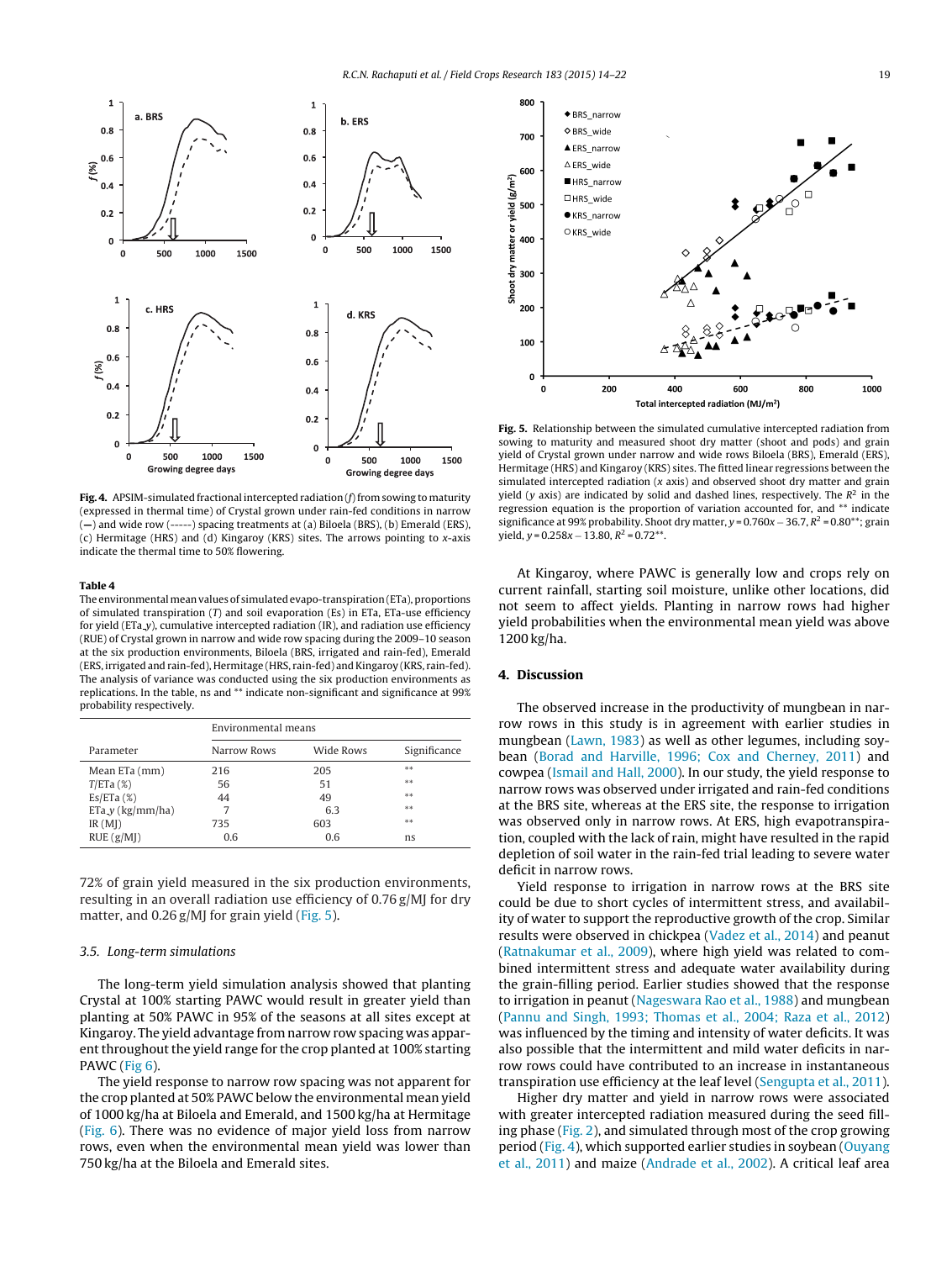<span id="page-6-0"></span>

Fig. 6. Cumulative probability of simulated yield distribution of Crystal planted at 50% plant-available water holding capacity (PAWC) in narrow (50 cm) (---) and wide rows (1 m) (—) spacing or 100% PAWC in narrow (- - - -) and wide rows (**—**) at Biloela (BRS), Emerald (ERS), Hermitage (HRS) and Kingaroy (KRS) sites. The yields were simulated for rain-fed crop using site-specific soil properties and historical climate data over 123 years.

index (LAI) value of 3.5 to 4.0 for maximum light interception ([Holshouser](#page-8-0) [and](#page-8-0) [Whittaker,](#page-8-0) [2002\),](#page-8-0) and a critical threshold level of 600 g/m<sup>2</sup> total dry matter at the R5 stage, were identified as key factors for maximum yield of soybean [\(Board](#page-8-0) [and](#page-8-0) [Modali,](#page-8-0) [2005\).](#page-8-0) In this study, narrow rows at BRS (irrigated), HRS and KRS sites were intercepting >90% of radiation during reproductive phase ([Fig.](#page-4-0) 2), with 5–6 t dry matter/ha recorded at the seed filling phase ([Table](#page-4-0) 3), suggesting that narrow rows were performing close to their physiological potential at the sites not affected by severe water deficits.

Harvest index (HI) of Crystal was relatively stable across the row spacing treatments and the production environments, except at ERS where HI was reduced due to drought. These results are in agreement with an earlier study which showed that variation in yield due to spatial arrangement in mungbean was largely explained by variation in biomass accumulation, rather than HI ([Thomas](#page-8-0) et [al.,](#page-8-0) [2004\).](#page-8-0)

While various crop models have been applied for assessing the effects of environment and crop management [\(Sinclair](#page-8-0) [and](#page-8-0) [Seligman,](#page-8-0) [1996;](#page-8-0) [Robertson](#page-8-0) et [al.,](#page-8-0) [2002;](#page-8-0) [Nelson](#page-8-0) et [al.,](#page-8-0) [2002;](#page-8-0) [Chauhan](#page-8-0) [and](#page-8-0) [Rachaputi,](#page-8-0) [2014\),](#page-8-0) the use of such models to predict complex traits associated with resource-use efficiency has been limited ([Hammer](#page-8-0) et [al.,](#page-8-0) [2009,](#page-8-0) [2010\).](#page-8-0)

The significant relationships between the measured crop growth attributes (DM and yield) and simulated intercepted radiation [\(Fig.](#page-5-0) 5), provide an opportunity to use APSIM to explore the role of other complex physiological mechanisms such as soil evaporation, crop transpiration, water and radiation-use efficiencies, in explaining the productivity differences between the row spacing treatments. Earlier studies have shown a close relationship between the above ground biomass and the amount of water transpired by crops ([Passioura,1977;](#page-8-0) [Dunin](#page-8-0) [and](#page-8-0) [Passioura,](#page-8-0) [2006\).](#page-8-0)

Varietal or agronomic management practices that increase the contribution of transpiration to total evapotranspiration resulted in increased water productivity of crops under water-limited conditions ([Passioura](#page-8-0) [and](#page-8-0) [Angus,](#page-8-0) [2010\).](#page-8-0) In the present study, APSIM was used to determine if the increased intercepted radiation, dry matter production and yield in narrow rows were associated with increased water uptake or greater use of soil water to support transpiration to support crop growth. The simulated cumulative evapotranspiration (ETa) was significantly higher  $(P < 0.001)$  in narrow row spacing (216 mm) compared to wide row spacing (205 mm) [\(Table](#page-5-0) 4). The estimated proportion of transpiration  $(T)$ in total ETa was also significantly higher  $(P < 0.001)$  in narrow rows, while the proportion of soil evaporation (Es) in total ETa was significantly higher  $(P < 0.001)$  in wide rows, suggesting more efficient use of soil water in narrow rows compared to wide rows. Significantly higher ( $P < 0.05$ ) ETa y in narrow rows (7.0 kg yield/mm/ha) compared to wide rows (6.3 kg yield/mm/ha) suggests higher water productivity in narrow rows [\(Table](#page-5-0) 4).

The simulated row spacing responses in soil water use in our study are consistent with earlier studies which reported higher yield, increased initial leaf area development and total crop water use with equidistant spacing, compared to 1 m row spacing for a range of grain legumes including mungbean [\(Lawn,](#page-8-0) [1983\).](#page-8-0) The 6–8 kg/mm/ha ETa y values reported in our study for Crystal are comparable to the values reported for 11 erect type grain legume species (4–8 kg/mm/ha) ([Siddique](#page-8-0) et [al.,](#page-8-0) [2001\),](#page-8-0) but higher than those reported for old mungbean varieties Berken and CES-ID-21 in humid tropics (2–5 kg/mm/ha) [\(Muchow,](#page-8-0) [1985;](#page-8-0) [Pannu](#page-8-0) [and](#page-8-0) [Singh,](#page-8-0) [1993\),](#page-8-0) and variety Berken in subtropics ([Lawn,](#page-8-0) [1983\).](#page-8-0) The differences in ETa\_y values between the current and the earlier studies could be due to a range of reasons including seasonal differences in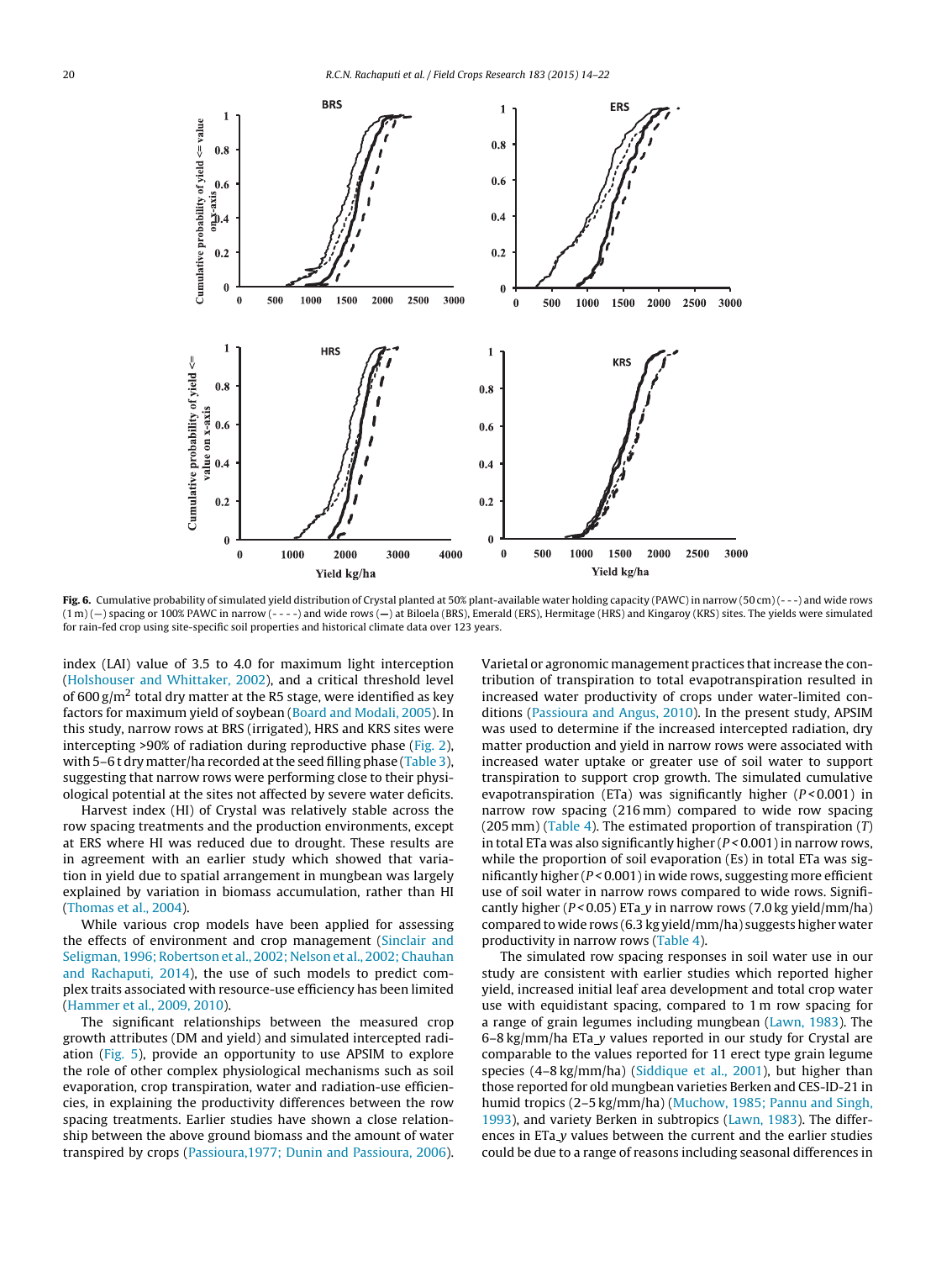<span id="page-7-0"></span>

**Fig. 7.** The simulated proportion  $(\%)$  of transpiration  $(T)$  in total evapo-transpiration (ETa) in narrow and wide row spacing treatments in the irrigated (IRR) and rainfed (RF) environments at Biloela (BRS) and Emerald (ERS), and favourable environments at Hermitage (HRS) and Kingaroy (KRS). The differences between row spacing treatments were significant at 99% probability (see [Table](#page-5-0) 4).

evaporative demand, genotypic variation in leaf and root architecture which affect light interception and soil water uptake.

The higher ETa in narrow rows could be due to increased soil water uptake, greater root length density ([Sharratt](#page-8-0) [and](#page-8-0) [McWilliams,](#page-8-0) [2005\),](#page-8-0) and deeper root systems ([Sadras](#page-8-0) et [al.,](#page-8-0) [1989\),](#page-8-0) as well as soil evaporation. The higher proportion of  $T$  in ETa in narrow row spacing treatments across all the six production environments (Fig. 7) could be as a result of rapid canopy closure in narrow rows resulting in reduced evaporative losses, better availability of soil water to support crops transpiration (Andrade et al., 2002; Sharratt and McWilliams, 2005; Drouet and Kiniry, 2008).

Deeper roots ([Pannu](#page-8-0) [and](#page-8-0) [Singh,](#page-8-0) [1993;](#page-8-0) [Sadras](#page-8-0) et [al.,](#page-8-0) [1989\)](#page-8-0) and higher transpiration-use efficiency at leaf level due to intermittent and mild water deficits ([Sengupta](#page-8-0) et [al.,](#page-8-0) [2011\)](#page-8-0) might also have contributed to increased water uptake and crop water use efficiency in narrow rows. Higher T in narrow rows could be a key driver underpinning the canopy growth and development and thatin turn, could have led to higher dry matter production in narrow rows.

The simulated RUE for Crystal in this study (0.76 g/MJ, [Fig.](#page-5-0) 5) was marginally less than the baseline RUE values (0.8–0.9 g/MJ) reported for mungbean in earlier studies ([Muchow,](#page-8-0) [1985;](#page-8-0) [Muchow](#page-8-0) et [al.,](#page-8-0) [1993\).](#page-8-0) The lower RUE in this study could be attributed to limited biomass harvests used in the analysis and possible variable leaf nitrogen across treatments and sites [\(Sinclair,](#page-8-0) [1986\).](#page-8-0)

The cumulative yield probabilities calculated from long-term simulations for the four test sites highlighted the crucial role of starting soil moisture in determining the riskiness of the season for mungbean. Sowing mungbean at full soil profile moisture (close to 100% PAWC) seemed essential to capitalise on the yield advantage from narrow rows. Sowing in narrow rows at partial (50% or less) PAWC could reduce the yield benefit, and even result in yield loss depending on the seasonal rainfall. However, the simulations showed that the frequency and magnitude of yield losses from narrow rows were small compared to long-term yield benefits.

The conclusions drawn from this study are limited to tworow spacing treatments with one variety. However, empirical findings observed in this study corroborated earlier empirical mungbean research in the Australian subtropics and the value added by this study is through the use of simulation modelling to make long-term extrapolations and provide a probabilistic assessment of the effects of row spacing in mungbean. This study provides some insights into the physiological basis for yield differences between row spacing treatments across the six production environments. It is necessary to compare more row spacing treatments using genotypes with different morphphysiological characters to gain a greater understanding of the genotype  $\times$  environment  $\times$  management interactions and optimise productivity of mungbean.

From a rotation benefit point of view narrow row spacing can result in higher dry matter per unit land area, and thus can potentially contribute more nitrogen (N) to a following cereal crop through increased root stubble [\(Kirkegaard](#page-8-0) et [al.,](#page-8-0) [2008\).](#page-8-0) Recent studies revealed that N contribution, as well as atmospheric Nfixation was higher for Crystal planted in narrow rows ([Seymour](#page-8-0) et [al.,](#page-8-0) [2014\).](#page-8-0) Having a short duration legume break crop like mungbean could also result in indirect benefits such as more efficient use of water, reduced risk of deep drainage, maintenance of soil cover, and reduced erosion risk [\(Tanaka](#page-8-0) et [al.,](#page-8-0) [1997\).](#page-8-0) However, break crops especially those planted in narrow rows, may affect residual water, particularly in situations where complete recharge of the soil water profile may not occur prior to, or during, the growth of the subsequent cereal crop [\(Norwood](#page-8-0) [2000\).](#page-8-0) Being an ultra-short duration crop (less than 90 days), the adverse effect of mungbean on residual water is expected to be minimal as the short duration trait would leave some fallow period after harvest, allowing recharging of the soil profile.

## **5. Conclusion**

Sowing mungbean in narrow row configurations in subtropical environments consistently produced higher dry matter than the crops planted in wide row spacing. The narrow rows resulted in up to 11% more grain yield per mm of water than the wide rows. The yield benefits of narrow row spacing were more apparent in the favourable environments; however, narrow rows resulted in no yield benefit, or even some yield loss, under a severe drought environment. Integrating in-crop measurements with the validated APSIM mungbean crop model, configured to site-specific soil and weather parameters, offered insights into physiological factors underpinning environment  $\times$  management interactions for mungbean. The model simulations suggested that the increased dry matter production in narrow rows could be due to rapid canopy development, leading to increased cumulative intercepted radiation and increased soil water uptake, and more efficient use of soil water to meet crop water demand. The long-term cumulative yield probabilities simulated by APSIM suggested that the benefits of narrow row spacing are more pronounced for crops planted at the full soil profile moisture compared those planted at partial profile moisture. For the crops planted at partial soil profile moisture, the yield differences between the row spacing treatments depended on the seasonal rainfall, and were small in the environments in which yield was less than 750 kg/ha. Knowledge of soil water holding capacity and starting moisture, therefore are useful to realize the benefits of narrow row spacing.

## **Acknowledgements**

This research was funded, in part, by contributions from the Australian Centre for International Agricultural Research (ACIAR), Grain Research and Development Corporation (GRDC) and the Department of Agriculture and Fisheries, Queensland. Authors gratefully acknowledge the input from Alison Kelly and Kerry Bell, principal and senior Biometricians respectively, at the Crop and Food Science, DAF, Queensland. Authors would also like to thank the two anonymous reviewers for their constructive comments.

#### **References**

Andrade, F.H., Calvino, P., Cirilo, A., Barbieri, P.A., 2002. [Yield](http://refhub.elsevier.com/S0378-4290(15)30016-2/sbref0005) [responses](http://refhub.elsevier.com/S0378-4290(15)30016-2/sbref0005) [to](http://refhub.elsevier.com/S0378-4290(15)30016-2/sbref0005) [narrow](http://refhub.elsevier.com/S0378-4290(15)30016-2/sbref0005) [rows](http://refhub.elsevier.com/S0378-4290(15)30016-2/sbref0005) [depend](http://refhub.elsevier.com/S0378-4290(15)30016-2/sbref0005) [on](http://refhub.elsevier.com/S0378-4290(15)30016-2/sbref0005) [increased](http://refhub.elsevier.com/S0378-4290(15)30016-2/sbref0005) [radiation](http://refhub.elsevier.com/S0378-4290(15)30016-2/sbref0005) [interception.](http://refhub.elsevier.com/S0378-4290(15)30016-2/sbref0005) [Agron.](http://refhub.elsevier.com/S0378-4290(15)30016-2/sbref0005) [J.](http://refhub.elsevier.com/S0378-4290(15)30016-2/sbref0005) [94,](http://refhub.elsevier.com/S0378-4290(15)30016-2/sbref0005) [975–980.](http://refhub.elsevier.com/S0378-4290(15)30016-2/sbref0005)